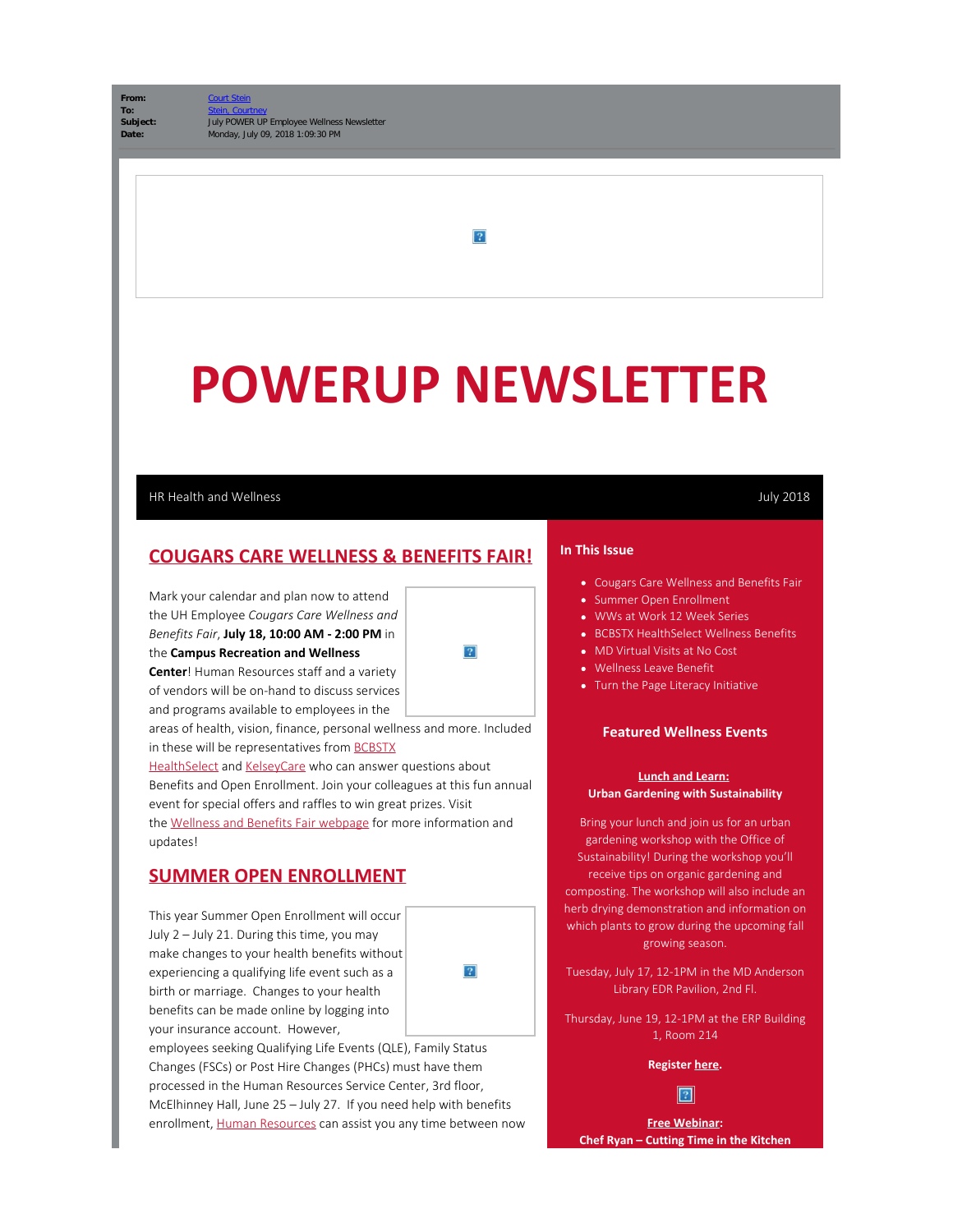and noon on July 20, 2018.

# **WWS AT WORK 12 WEEK SERIES**

A new 12-week series of on-campus Weight Watchers meetings  $|2|$ will begin July 19! Join current members for a no obligation **OPEN HOUSE** meeting on **Thursday, July 12, 12:00 – 1PM**, in the **Campus Recreation and Wellness Center (CRWC), Wellness Classroom**. At the meeting you can learn more about the program and decide if it's right for you. The 12 week series costs \$156, and meetings occur every Thursday from 12:15 to 1:00 PM on campus in the CRWC. Open to all faculty, staff and students, the meetings provide ongoing support, encouragement and the convenience of being able to meet onsite at the University. For more information and/or to register, email POWERUP@uh.edu or contact Court Stein, Wellness Administrator, at 713-743-1991.

# **BCBSTX HEALTHSELECT WELLNESS BENEFITS**

If you missed the recent BCBSTX HealthSelect presentations on member Wellness Benefits, no worries; log onto [www.healthselect.bcbstx.com](https://cloudapps.uh.edu/sendit/l/aQWIL5Hvz8MebkJzITqY6A/bbOY7uKi763udUnudHBfYhag/NHV1kuwXGqUJUNStf763Md4w) and click "Health and Wellness/Incentives" in the left column. On the page you will find a Power Point presentation providing an overview of the different wellness offerings available to you and your covered dependents. Visit the different links on the page to learn about Blue Points, Weight Management Programs, Tobacco Cessation, Health Coaching and the Fitness Program, as well health trackers, mobile apps, courses and more! If you have questions about wellness resources or any of your medical benefits, ask a Personal Health Assistant! Call toll-free at (800) 252-8039.

## **MD VIRTUAL VISITS AT NO COST**

BCBSTX HealthSelect offers members convenient options for care. With [Virtual](https://cloudapps.uh.edu/sendit/l/aQWIL5Hvz8MebkJzITqY6A/qYp0rAyaKLEllD89892892hyFg/NHV1kuwXGqUJUNStf763Md4w) [Visits](https://cloudapps.uh.edu/sendit/l/aQWIL5Hvz8MebkJzITqY6A/qYp0rAyaKLEllD89892892hyFg/NHV1kuwXGqUJUNStf763Md4w), you can consult a board-certified doctor anytime online or by phone. Doctors can diagnose simple, non-emergency medical health conditions *and* write prescriptions that can be sent directly to your pharmacy. These

 $\overline{2}$ 

visits at are no cost to you if you are enrolled in HealthSelect of Texas, HealthSelect Out-of-State, or HealthSelect Secondary. If you are enrolled in Consumer Directed HealthSelect, you will be required to meet the annual deductible before visits are covered, subject to coinsurance after the deductible is met. Virtual Visits for mental health are not covered under the plan. Also, if you are making plans to travel this summer, don't forget to prepare for any unexpected medical issues that might occur. Learn more [here.](https://cloudapps.uh.edu/sendit/l/aQWIL5Hvz8MebkJzITqY6A/U4lHz9gvH625892RxPCxHGgQ/NHV1kuwXGqUJUNStf763Md4w)

# **WELLNESS LEAVE BENEFIT**

You may already be familiar with the Fitness Release Time (FRT) portion of [MAPP 02 .02 .0 8](https://cloudapps.uh.edu/sendit/l/aQWIL5Hvz8MebkJzITqY6A/7637630rIM892TRKIKjoUJ3wASQg/NHV1kuwXGqUJUNStf763Md4w), but are you aware that the policy also enables eligible employees to earn 8 hours of Wellness Leave? To qualify for Wellness Leave, employees must receive a yearly routine

Thursday, July 12th, at 1:00pm CST (1 hour)

**Register**

#### **here:** [webinar.weightwatchers.com/r/CTIK2018](https://cloudapps.uh.edu/sendit/l/aQWIL5Hvz8MebkJzITqY6A/tJOT1g9IMMtUBvZARuHwUg/NHV1kuwXGqUJUNStf763Md4w)